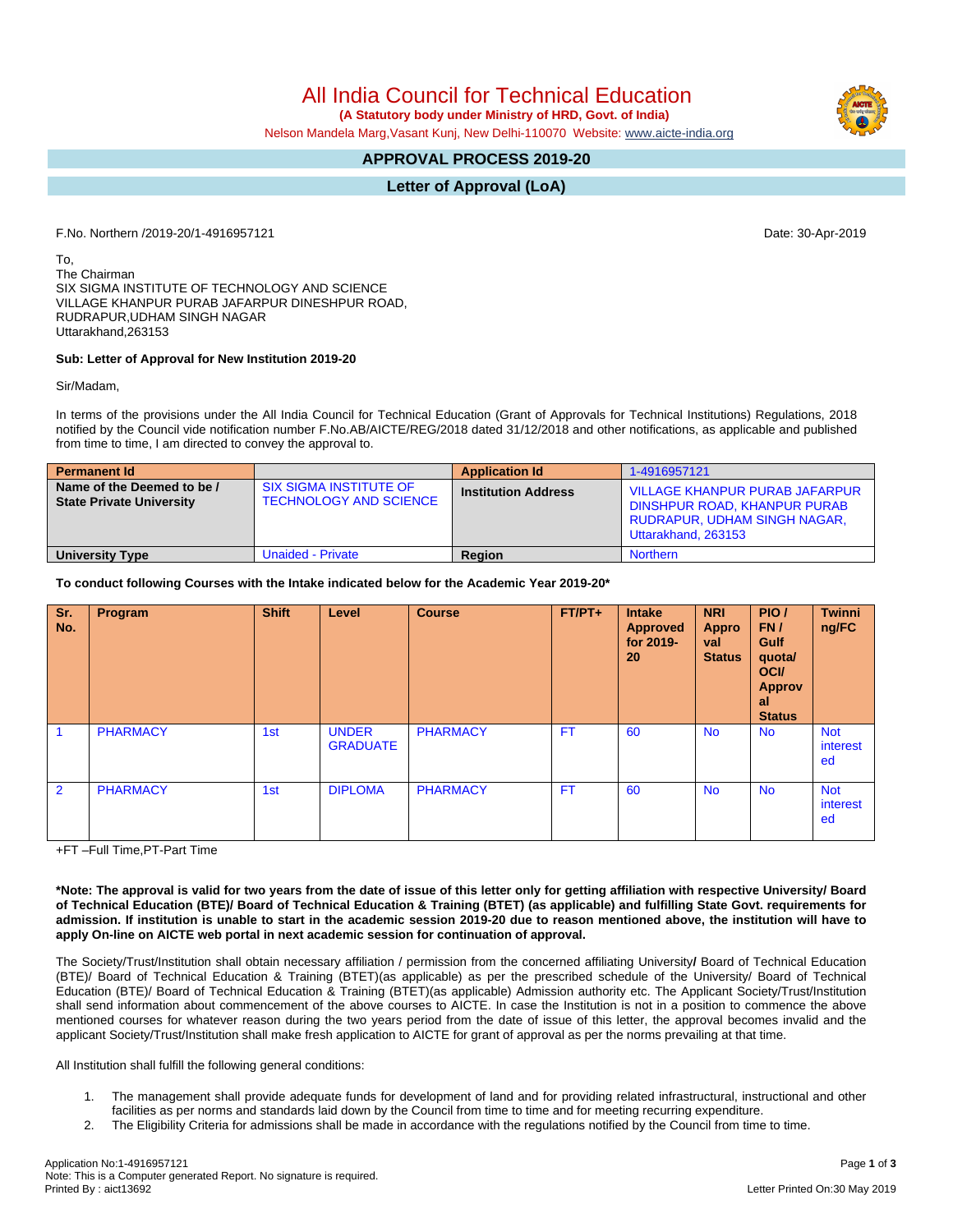- 3. The tuition and other fees shall be charged as prescribed by the Competent Authority within the overall criteria prescribed by the Council from time to time. No capitation fee shall be charged from the students/ guardians of students in any form. If found so, appropriate action as per the notified regulations shall be initiated against the Institution
- 4. The Curriculum of the course, the procedure for evaluation / assessment of students shall be in accordance with the Model Curriculum and Examination Reforms prescribed by the AICTE from time to time**.**
- 5. The management of the Institution shall not discontinue any course(s) or start any new course(s) or alter intake capacity of seats without the prior approval of the Council**.**
- 6. No excess admission shall be made by the Institution over and above the approved intake under any circumstances. In case any excess admission is reported to the Council, appropriate action as per the notified regulations shall be initiated against the Institution.
- 7. The Institution shall not have any collaborative arrangements with any other Indian and / or Foreign Universities for conduct of technical courses without obtaining prior approval from AICTE. In case any violation is reported to the Council, appropriate action as per the notified regulations shall be initiated against the Institution
- 8. The Institution shall not conduct any course(s) as specified in the Approval Process Handbook without prior permission / approval of AICTE. If found so, appropriate action as per the notified regulations shall be initiated against the Institution.
- 9. The Institution shall operate only from the approved location, and that the institution shall not open any off campus study centers / extension centers directly or in collaboration with any other institution / university / organization for the purpose of imparting technical education without obtaining prior approval from the AICTE. If found so, appropriate action as per the notified regulations shall be initiated against the Institution.
- 10. The accounts of the Institution shall be audited annually by a certified Chartered Accountant and shall be open for inspection by the Council or persons authorized by it.
- 11. Heads of Departments, the teaching and other staff shall be appointed in given time frame and selection shall be done according to procedures, qualifications and experience prescribed by the Council from time to time and pay scales are as per the norms prescribed by the AICTE from time to time. The Institution shall publish an information booklet before commencement of the academic year giving details regarding the Institution and courses / programs being conducted, Fees charged and details of infrastructural facilities including faculty etc. in the form of mandatory disclosure. The information booklet may be made available to the stakeholders of the technical education. The mandatory disclosure information, as per directions in the AICTE website / Approval Process Handbook, shall be put on the Institution Website. The information shall be revised every year with updated information about all aspects of the Institution.
- 12. It shall be mandatory for the Institution to maintain a Website providing the prescribed information. The Website information must be continuously updated as and when changes take place.
- 13. If the Institution fails to disclose the information or suppress and / or misrepresent the information, appropriate action as per the notified regulations shall be initiated against the Institution.
- 14. AICTE may also conduct inspections with or without notifying the dates to verify specific complaints, to verify adherence to AICTE norms & standards, and to verify any mis-representation, violation of norms & standards, mal-practices etc.
- 15. The Institution by virtue of the approval given by Council shall not automatically become claimant to any grant-in-aid from the Central or State Government.
- 16. In the event of a student / candidate withdrawing before the starting of the course, the wait listed candidates should be given admission against the vacant seat. The entire fee collected from the student, after a deduction of the processing fee of not more than Rs. 1000/- (Rupees one thousand only) shall be refunded and returned by the Institution to the student / candidate withdrawing from the program. It would not be permissible for the Institution to retain the School / Institution Leaving Certificates in original to force retention of admitted students and not to charge fees for the remaining period if a student cancels the admission at any point of time.
- 17. The Institution shall take appropriate measures for prevention of ragging in any form, in the light of AICTE regulation "Prevention and Prohibition of Ragging in Technical Institutions, Universities including Deemed to Universities imparting technical education" Regulation 2009 (F.No. 37-3/Legal/AICTE/2009 dated 01/07/2009). In case of failure to prevent the instances of ragging by the Institutions, the Council shall take appropriate action as per the notified regulations.
- 18. It is mandatory to comply all the essential requirements as given in APH 2019-20(appendix 6)

The Management of the Institution shall strictly follow further conditions as may be specified by the Council from time to time.The Council may withdraw the approval, in case it observe any violation of the above conditions and/or non- adherence to the norms and standards prescribed by the Council, mis-representation of facts and submitting factually incorrect information to it.

NOTE: If the State Government / UT / DTE / DME has a reservation policy for admission in Technical Education Institutes and the same is applicable to Private & Self-financing Technical Institutions, then the State Government / UT/ DTE / DME shall ensure that 10 % of Reservation for EWS would be operational from the Academic year 2019-20. However, this would not be applicable in the case of **Minority Institutions referred to the clause (1) of Article 30 of Constitution of India.**

> **Prof. Alok Prakash Mittal Member Secretary, AICTE**

Copy to:

- **1. The Director Of Technical Education\*\*, Uttarakhand**
- **2. The Registrar\*\*,** Uttarakhand Technical University, Dehradun
- **3. The Principal / Director,**

Six Sigma Institute Of Technology And Science Village Khanpur Purab Jafarpur Dinshpur Road,